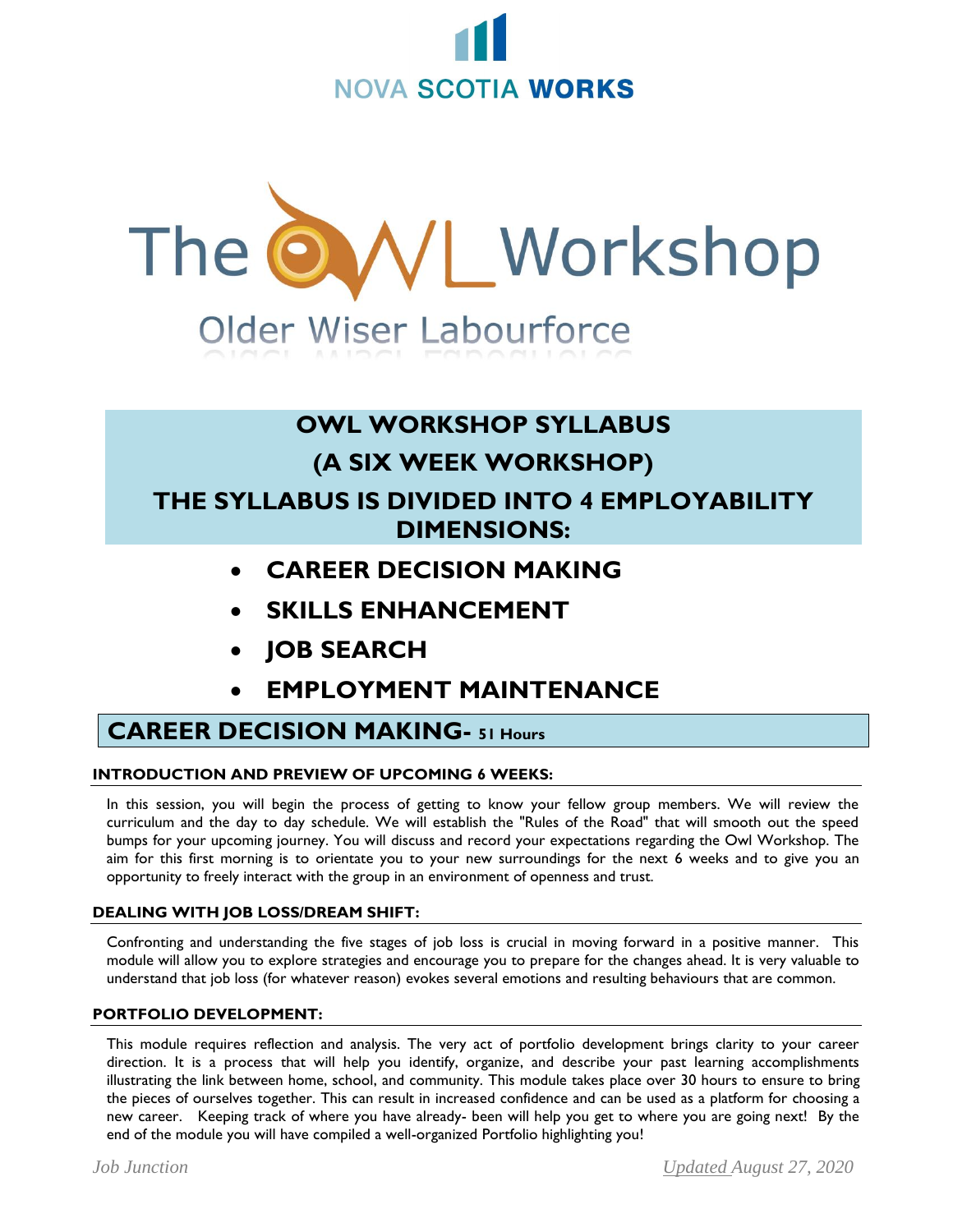

#### **PERSONALITY DIMENSIONS:**

This workshop identifies four temperaments and how each influences employment. You will identify your personality traits and values leading to a better understanding of yourself as a worker and a team player.

#### **PREDICTIVE INDEX - AN INSIGHTFUL TOOL:**

This module was introduced to give you an additional assessment tool, one that provides an objective analysis of individual strengths, skills and opportunities. The results are presented in a professional manner by a trained PI analyst and will give you a clear and valuable insight which will assist you in establishing your realistic and meaningful occupational goal.

#### **MY REALISTIC OCCUPATIONAL GOAL:**

One of the most important tasks of your participation in the OWL Workshop is to establish your occupational goals. This module gives you an opportunity for self-exploration. You are encouraged to identify and prioritize your strong **transferable skills**. This will form the foundation for the type of work you will focus on when conducting your job search. This session develops focus on many important issues you need to address so you can have clarity in your direction, values, interests, motivation etc. When you complete this module, you will be much better prepared to move forward with realistic expectations and with the goal of three types of work you may wish to pursue.

### **JOB SEARCH- 51 hours**

#### **JOB SEARCH:**

This is where all the work of the previous weeks comes together. You are introduced to a full week of intensive job search techniques including resume and cover letter writing, job card preparation and marketing strategies. You will be introduced to commonly used interview questions including behavioural questions. At the end of this module, you will be a prepared and confident job seeker.

#### **ACE THE INTERVIEW:**

This module is designed to prepare you for a face-to-face interview. You will be introduced to a variety of styles of interviews and to behavioural questions. You will learn why these questions are asked and how to effectively answer them to strengthen the quality of your interview role playing, video interviews and practical feedback are used to enhance your performance for your next "live" interview whether it is on a virtual platform like " ZOOM" or in person.

#### **LinkedIn:**

Keeping current of job search trends in today's workplace is imperative. LinkedIn is the #1 networking business and professional social media site in today's market. With the employers utilizing this too to network and grow, participants will learn how you can take advantage to enhance your job search, networking skills as well as staying up to date with the market. Learn why these sites are valuable, and how to make the best of them while looking for work and researching the hidden job market.

#### **NETWORKING EVENT:**

This time is designed to give you an opportunity to meet and interact with local employers. A brief presentation will be given by each employer with a roundtable discussion. You will discover what human resources personnel and employers focus on when they review your application and resume. During the session you will have the opportunity to ask questions and practice your networking skills while learning more about the marketplace.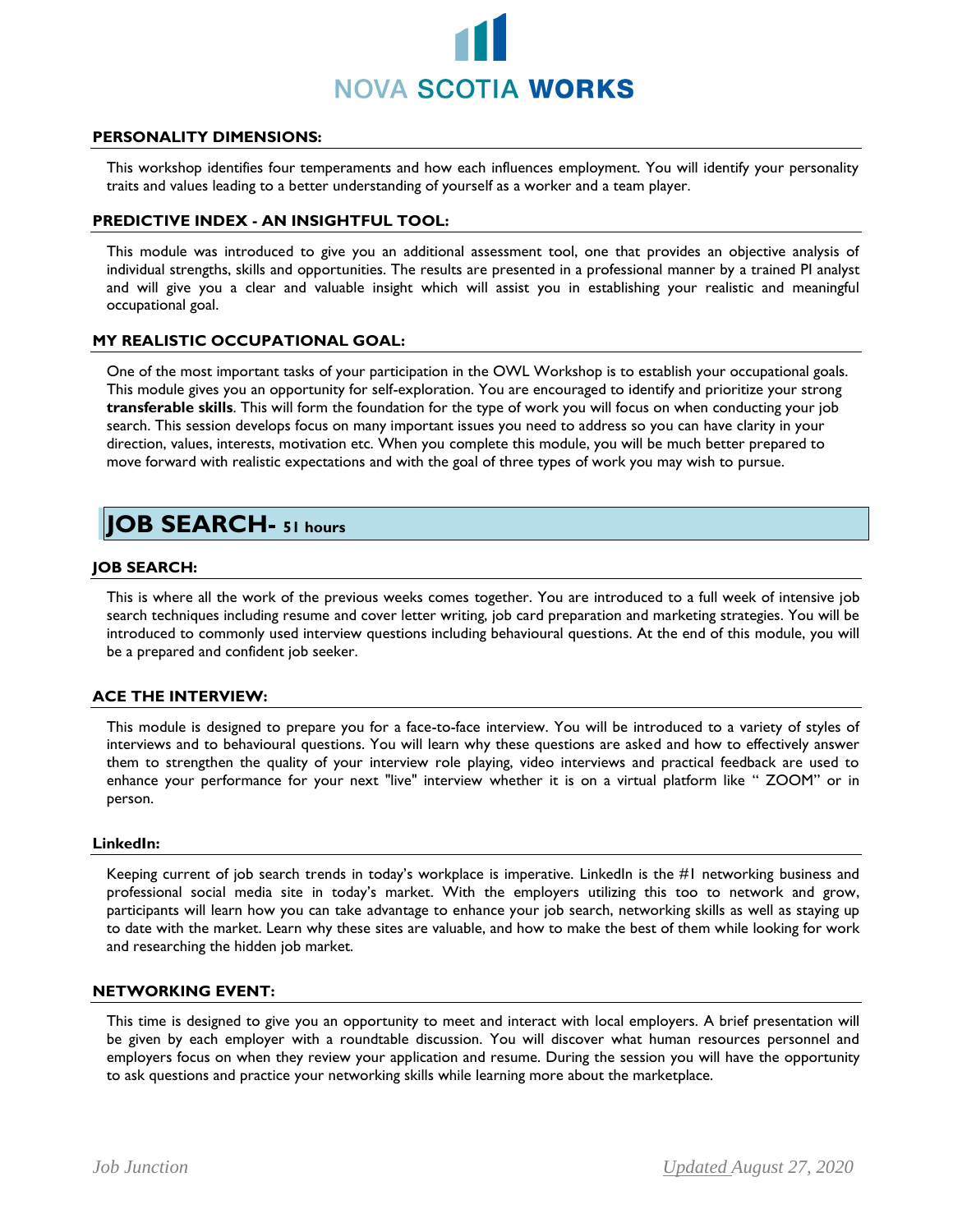

#### **CREATING A STRONG FIRST IMPRESSION:**

The interview is the most critical stage of the job search process. To make the most of this time job seekers need to know how to make a positive and lasting impression on employers. In addition to the Ace the Interview module participants have additional assistance in preparing for an interview. The Owl Workshop is pleased to partner with Dress for Success. This volunteer organization assists women by providing professional attire suitable for an interview. The men in the group can access Attire to Aspire which is a special project of Job Junction. The goal of this project is to help men return to the workplace, with confidence and dignity, by providing professional attire.

## **SKILLS ENHANCEMENT 23 hours**

#### **TELEPHONE TALENT-COMMUNICATING EFFECTIVELY WITH EMPLOYERS:**

This session examines the role of the telephone when looking for employment. Topics include creating and delivering effective voicemail messages, asking good questions, developing excellent listening skills, methods for busy people, working with gatekeepers and all aspects of today's telephone etiquette.

#### **COMPUTER TRAINING:**

Each Owl will have a laptop computer assigned to them for their exclusive use during their time in the workshop. This module will focus on the Microsoft Office Suite including word processing using Word, spreadsheets using Excel and working with Outlook. The format of the module will be hands on experiential and will be a combination of theory and practicum. Utilization and practice of these skills with occur throughout the modules.

#### **FIRST AID AND CPR:**

This workshop presented by St. John's Ambulance is designed to provide CPR and First Aid skills, both of which are beneficial at home and in the workplace. A class "C" First Aid Certificate is given to you upon completion of the course.

#### **WORKPLACE HAZARDOUS MATERIAL INFORMATION SYSTEM (WHMIS):**

This session is designed to explore various health hazards, appropriate symbols, and categories of toxic chemicals and how to handle and store them properly in the workplace. Emphasis is placed on public and employment related regulations and ordinances, enhancing your awareness of toxic chemicals and what to do in case of emergency. A certificate is provided upon completion